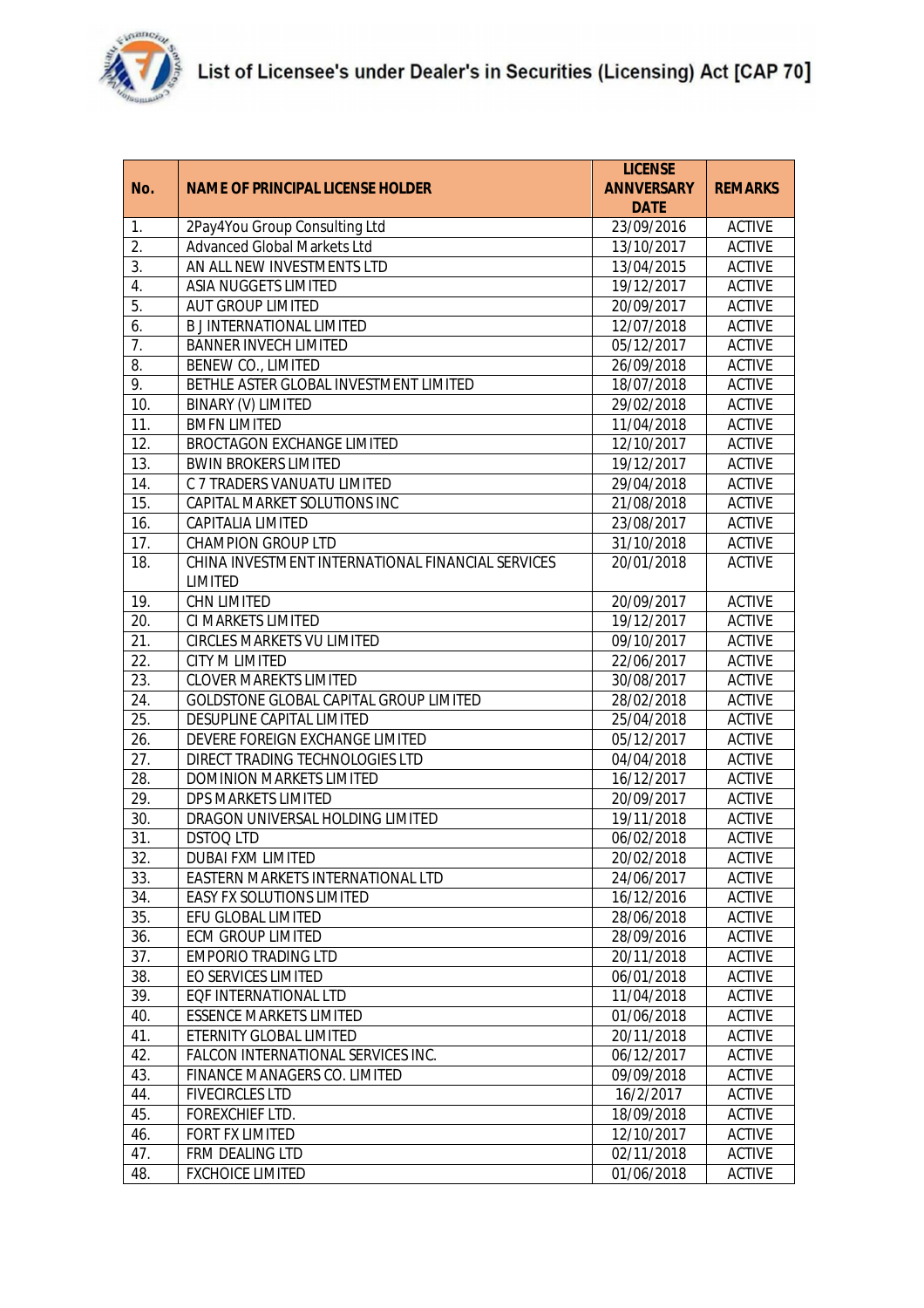

| 49.  | <b>FXGLK GROUP CO LIMITED</b>               | 14/03/2018 | <b>ACTIVE</b> |
|------|---------------------------------------------|------------|---------------|
| 50.  | <b>FXGROW LIMITED</b>                       | 09/06/2017 | <b>ACTIVE</b> |
| 51.  | FXHB GLOBAL MARKETS LIMITED                 | 05/04/2018 | <b>ACTIVE</b> |
| 52.  | GCT CO., LIMITED                            | 08/09/2017 | <b>ACTIVE</b> |
| 53.  | <b>GLENEAGLE SECURITIES PTY LIMITED</b>     | 17/05/2018 | <b>ACTIVE</b> |
| 54.  | <b>GLOBAL MARKET INDEX LIMITED</b>          | 02/11/2018 | <b>ACTIVE</b> |
| 55.  | GQ CAPITAL INC.                             | 17/05/2018 | <b>ACTIVE</b> |
| 56.  | <b>GREENROCK SECURITIES LIMITED</b>         | 25/11/2016 | <b>ACTIVE</b> |
| 57.  | <b>GWFX GLOBAL LIMITED</b>                  | 26/10/2018 | <b>ACTIVE</b> |
| 58.  | HANTEC MARKETS LIMITED                      | 16/02/2018 | <b>ACTIVE</b> |
| 59.  | HARVEST CONSULTING SERVICES LIMITED         | 23/11/2018 | <b>ACTIVE</b> |
| 60.  | <b>HLV LIMITED</b>                          | 02/08/2018 | <b>ACTIVE</b> |
| 61.  | HUIBAO GLOBAL MARKETS LTD                   | 20/09/2017 | <b>ACTIVE</b> |
| 62.  | HXFX GLOBAL LIMITED                         | 26/10/2018 | <b>ACTIVE</b> |
| 63.  | <b>IDEA CAPITAL LIMITED</b>                 | 05/03/2018 | <b>ACTIVE</b> |
| 64.  | <b>IMPEX TRADING LTD</b>                    | 16/02/2018 | <b>ACTIVE</b> |
| 65.  | <b>INTEGRATED MARKETS LTD</b>               | 20/11/2018 | <b>ACTIVE</b> |
| 66.  | <b>INVESTPRO MARKETS LIMITED</b>            | 08/06/2018 | <b>ACTIVE</b> |
| 67.  | <b>IQOPTION GLOBAL LTD</b>                  | 20/01/2017 | <b>ACTIVE</b> |
| 68.  | IRC GROUP LIMITED                           | 17/05/2018 | <b>ACTIVE</b> |
| 69.  | JIRI INTERNATIONAL MARKETS LIMITED          | 16/03/2018 | <b>ACTIVE</b> |
| 70.  | <b>JUNO MARKETS LIMITED</b>                 | 22/03/2018 | <b>ACTIVE</b> |
| 71.  | PLATINUM CAPITAL LIMITED                    | 18/09/2017 | <b>ACTIVE</b> |
| 72.  | LARSON AND HOLZ IT LIMITED                  | 14/04/2018 | <b>ACTIVE</b> |
| 73.  | <b>LIQUIDITY FX BROKERS LTD</b>             | 04/09/2017 | <b>ACTIVE</b> |
| 74.  | M FAMILY INVESTMENT MANAGEMENT LIMITED      | 14/06/2017 | <b>ACTIVE</b> |
| 75.  | MAGELLAN CAPITAL LIMITED                    | 15/04/2018 | <b>ACTIVE</b> |
| 76.  | MAGICPATH CAPITAL LTD                       | 30/08/2017 | <b>ACTIVE</b> |
| 77.  | MARKET EQUITY INC.                          | 04/04/2018 | <b>ACTIVE</b> |
| 78.  | <b>MARQUIS FX LIMITED</b>                   | 03/01/2017 | <b>ACTIVE</b> |
| 79.  | <b>MASTERTRADE LIMITED</b>                  | 23/10/2018 | <b>ACTIVE</b> |
| 80.  | <b>MERCURIS LTD</b>                         | 16/01/2018 | <b>ACTIVE</b> |
| 81.  | <b>MERIDIAN BANC LTD</b>                    | 19/07/2018 | <b>ACTIVE</b> |
| 82.  | MERIT FINANCIAL SERVICES LTD                | 16/12/2017 | <b>ACTIVE</b> |
| 83.  | MGC GROUP CO., LIMITED                      | 21/06/2018 | <b>ACTIVE</b> |
| 84.  | MILTON MARKETS LTD                          | 23/04/2018 | <b>ACTIVE</b> |
| 85.  | MIRA MARKETS LTD                            | 20/11/2018 | <b>ACTIVE</b> |
| 86.  | MPLUS GLOBAL LIMITED                        | 25/05/2018 | <b>ACTIVE</b> |
| 87.  | NEW GLOBAL INTERNATIONAL INVESTMENT LIMITED | 30/08/2016 | <b>ACTIVE</b> |
| 88.  | NFX CAPITAL VU INC.                         | 25/11/2016 | <b>ACTIVE</b> |
| 89.  | NUMBER ONE CAPITAL MARKETS LIMITED          | 24/05/2017 | <b>ACTIVE</b> |
| 90.  | OPAL FINANCIAL PTY LTD                      | 21/11/2017 | <b>ACTIVE</b> |
| 91.  | <b>OPTIONCC LIMITED</b>                     | 30/05/2018 | <b>ACTIVE</b> |
| 92.  | <b>ORANGEFX LIMITED</b>                     | 20/06/2018 | <b>ACTIVE</b> |
| 93.  | ORIENTAL WEALTH MARKETS LIMITED             | 23/05/2017 | <b>ACTIVE</b> |
| 94.  | PERFORMANCE RONNARU CAPITAL LTD.            | 24/01/2018 | <b>ACTIVE</b> |
| 95.  | PERSONAL INVESTING COMPANY LTD              | 25/11/2017 | <b>ACTIVE</b> |
| 96.  | PHASE MARKETS LTD                           | 30/01/2018 | <b>ACTIVE</b> |
| 97.  | PLATINUM CAPITAL LIMITED                    | 18/09/2018 | <b>ACTIVE</b> |
| 98.  | PRIME BROKERAGE SERVICES LIMITED            | 26/09/2016 | <b>ACTIVE</b> |
| 99.  | PRIME INTERMARKET GROUP ASIA PACIFIC LTD    | 12/05/2018 | <b>ACTIVE</b> |
| 100. | PRIME SOLUTIONS LTD                         | 22/06/2018 | <b>ACTIVE</b> |